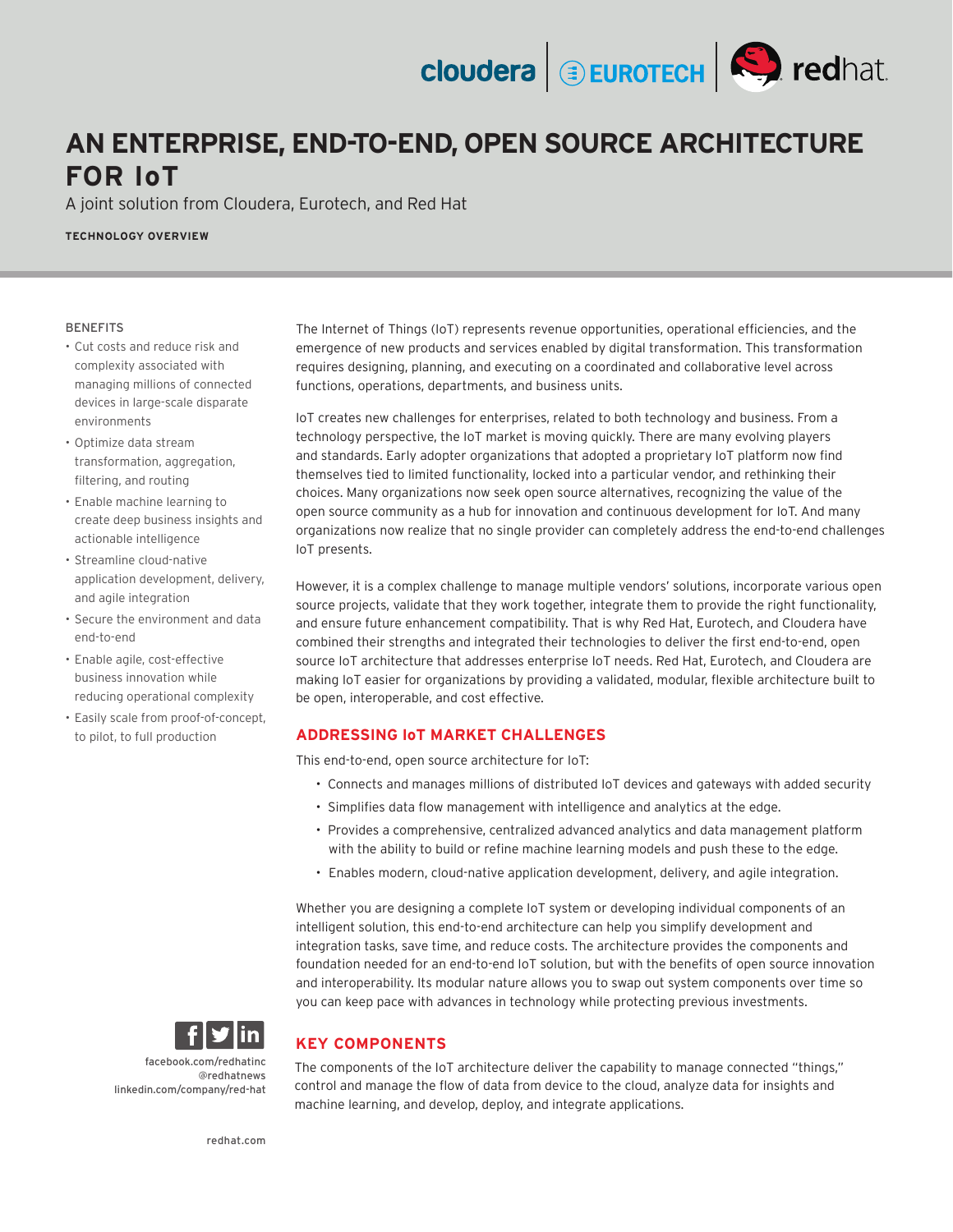#### FEATURES

- Enterprise-ready
- Modular, secure, end-to-end architecture
- Validated, integrated, and tested
- Deployment flexibility
- End-to-end analytics
- End-to-end security

The key components of the architecture are:

- Connected "things" that generate device data and require management, a secure connection, and seamless protocol translation.
- Intelligent IoT edge stack to support data ingestion and control and enable analytics at the edge.
- IoT integration hub to manage disparate devices and control the operational flow of data directly to enterprise applications for input, or to a data management platform for analysis.
- Data management and analytics platform for IoT data processing, persistent storage, analytics, and machine learning to enable deep business insights and actionable intelligence.
- Application development, delivery, and integration environment to create cloud-native applications with DevOps disciplines, and integrate to distributed IoT and traditional applications.

#### **KEY FEATURES**

Enterprise-ready, open, and interoperable, the architecture is validated, integrated, and tested by Red Hat, Eurotech, and Cloudera. The architecture has pre-integrated security and manageability across devices, access, authentication, and applications, as well as data that is in-motion and at-rest. Its modular nature enables choice, protects your existing technology investments, and provides the flexibility to build out an IoT environment on-premise or in public, private, and hybrid cloud environments.

End-to-end analytics are realized through the use of the integrated components of the architecture. Business rules and advanced analytical models can be deployed both at the edge and within the core platform, enabling decisions based on historic data and real-time device data.

#### **KEY FUNCTIONALITY**

As seen in figure 1, the architecture enables bi-directional communication with devices via intelligent-edge IoT gateways. Data is routed through the IoT/edge Integration hub for application integration within the application environment and for aggregation into the data management platform for deep analysis and machine learning. Data can be flexibly processed throughout the architecture based on use case requirements, including the capability to apply machine learning models and advanced analytics at the edge.



*Figure 1. End-to-end, open source IoT architecture to capture, process, and analyze data from connected devices, as well as ship machine learning models and intelligence back to the edge*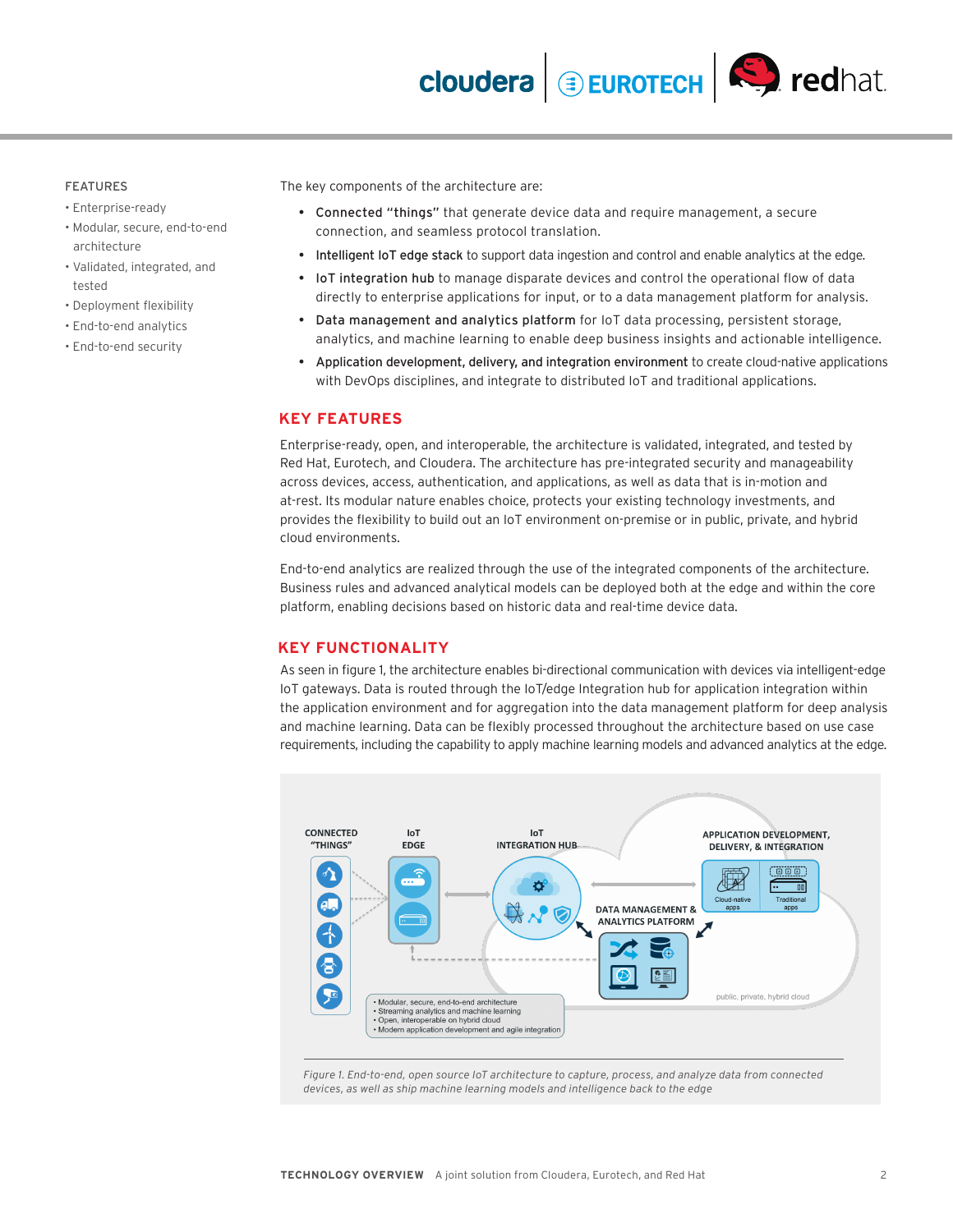**cloudera BEUROTECH S** redhat

## FEATURES

- Edge processing and analytics
- Data integration, routing, device management
- Advanced analytics and machine learning
- Application development, deployment, integration

This offering provides a production-ready foundational architecture upon which you can layer your own business logic, data, and applications. You can accelerate time to market and reduce development costs by focusing on creating business value and competitive differentiation instead of building and managing IoT infrastructure. The solution allows you to streamline application life-cycle management across the entire intelligent system and easily scale from proof-of-concept, to pilot, to full production.

The features and functions of each module in the architecture are outlined below.

## **IoT EDGE STACK**

| <b>FEATURE</b>             | <b>FUNCTION</b>                                                                                                                                                                                                      |
|----------------------------|----------------------------------------------------------------------------------------------------------------------------------------------------------------------------------------------------------------------|
| Device connectivity        | Connect devices to the cloud using MQ telemetry transport (MQTT), a<br>lightweight publish-subscribe communications protocol designed to tolerate<br>intermittent connections and to minimize bandwidth consumption. |
| Remote management          | Manage devices, administrators, and settings from a browser-based console.                                                                                                                                           |
| Data transformation        | Convert legacy or proprietary data payloads to standards-based protocols<br>(slow data).                                                                                                                             |
| Intelligent routing        | Provides continued connectivity and processing resources. Route data<br>to different back-end locations based on priority, nature, and network<br>efficiency.                                                        |
| <b>Business logic</b>      | Implement business rules and field applications, and execute control logic<br>in near real time (fast data).                                                                                                         |
| Real-time decisions        | Automated decisions at the edge based on results from machine learning<br>analytics                                                                                                                                  |
| Machine learning execution | Machine learning predictive model markup language (PMML) model<br>executed at the edge                                                                                                                               |

### **IoT INTEGRATION HUB**

| <b>FEATURE</b>                    | <b>FUNCTION</b>                                                                                                                                                               |
|-----------------------------------|-------------------------------------------------------------------------------------------------------------------------------------------------------------------------------|
| Integration services              | Interface with back-end business applications and other cloud services<br>and systems using open application programming interfaces (APIs).                                   |
| Device registry and<br>management | Perform remote operations on connected devices. Configure operating<br>parameters. Execute operating system commands. Manage<br>applications and services running on devices. |
| Access control                    | Control access to the cloud platform using user-based authentication<br>or secure sockets layer (SSL).                                                                        |
| Event management                  | Orchestrate events, alerts, and status checks.                                                                                                                                |
| Device provisioning               | Automatic, secure device on-boarding procedure that remotely<br>configures a single or a large number of newly deployed devices.                                              |
| Container application<br>platform | Scalable container-based environment to operate IoT Hub services<br>and distributed applications.                                                                             |